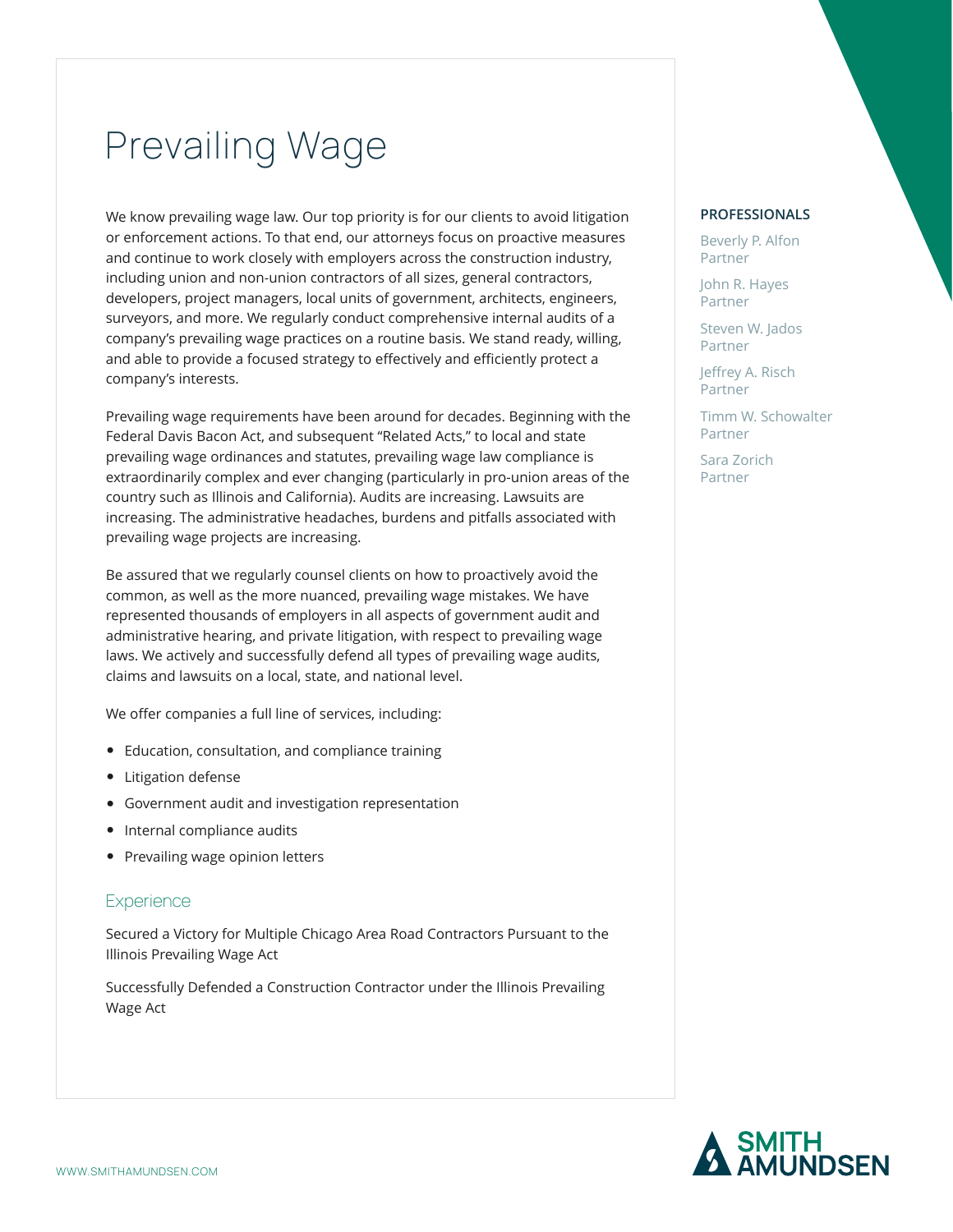Represents Construction Clients in Defense of Petitions for Enforcement Administrative Subpoenas Under Prevailing Wage Act

### Firm News

SmithAmundsen Promotes Nine Attorneys to Partner Firm News, March 14, 2022

SmithAmundsen Welcomes Labor & Employment Attorney Timm W. Schowalter as Partner in St. Louis December 27, 2021

### In the Media

3 Wage And Hour Tips For Weathering Natural Emergencies – Law360 Interviews and Quotes Heather Bailey Media Mention, *Law360*, June 1, 2021

How Employment Regulation Might Shift Under the Biden Administration, and What Businesses and Workers Need to Know -- *Business Insider* Interviews and Quotes Beverly Alfon Media Mention, *Business Insider*, January 21, 2021

Prevailing Wage Order Leaves Questions for Businesses -- Jeff Risch Quoted in *The Center Square* Media Mention, *The Center Square*, September 10, 2019

Prevailing Wage Law -- *Cook County Record* Quotes Jeff Risch Media Mention, *Cook County Record*, June 28, 2019

### Alerts

COVID-19 Employer Updates – Where Do We Stand Now? *SmithAmundsen Labor & Employment Alert*, February 10, 2022

OSHA's COVID-19 Vaccination Mandate is Dead, Now What? *SmithAmundsen COVID-19 Alert*, January 25, 2022

Federal Contractors' Alert: Your Vaccine Mandate Has Been Halted….Again *SmithAmundsen COVID-19 Alert*, January 24, 2022

OSHA ETS: What Health Care Providers Need to Know *SmithAmundsen Labor & Employment Alert*, June 18, 2021

STIMULUS 2.0: The Consolidated Appropriations Act 2021 – Key Provisions for Employers *SmithAmundsen Labor & Employment Alert*, December 22, 2020

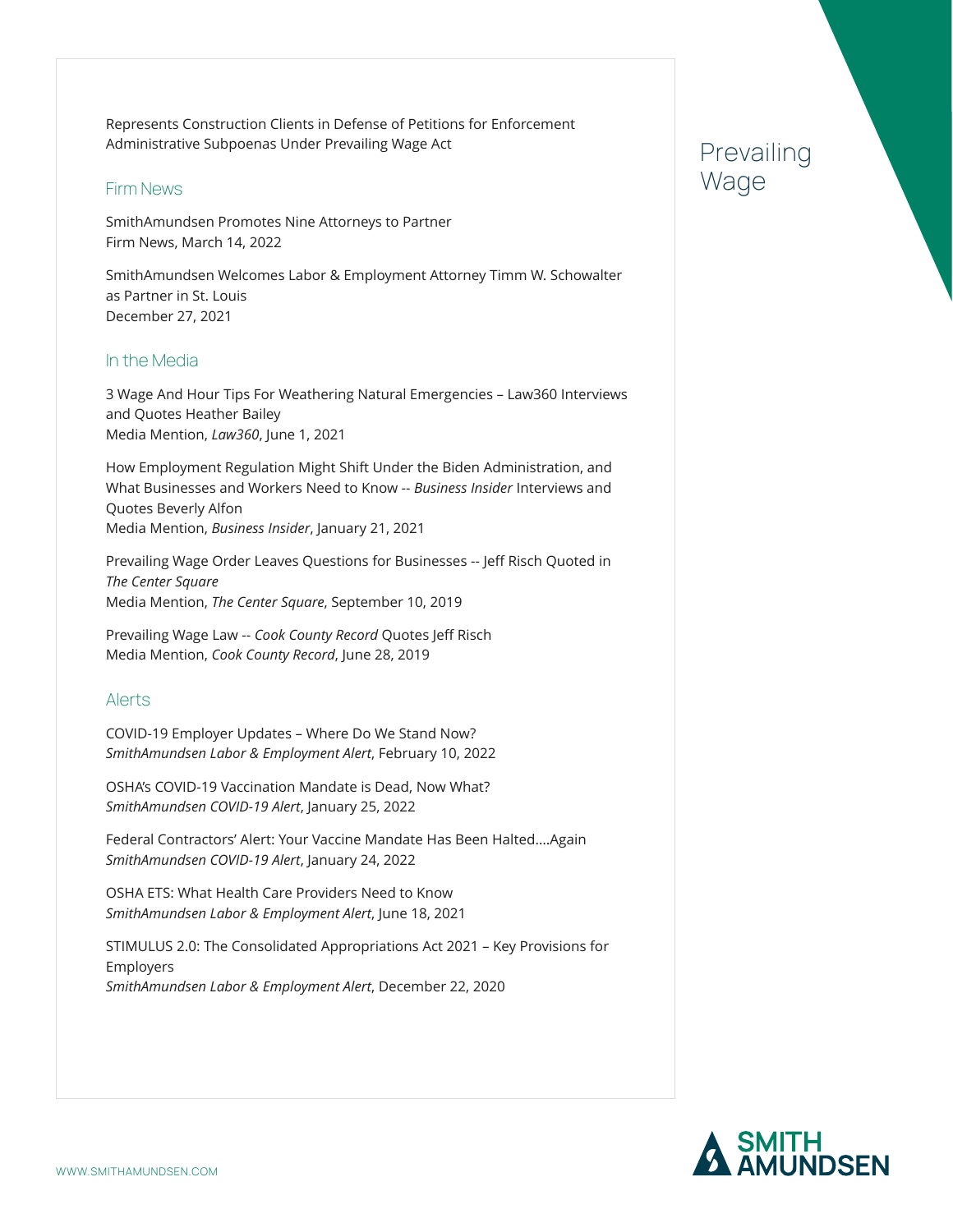CDC Now Provides Two Options for Shortened Quarantine Time *SmithAmundsen Labor & Employment Alert*, December 3, 2020

Employees Entitled to Leave Because Camp is Closed? Yes. *SmithAmundsen Labor & Employment Alert*, July 2, 2020

**ATTENTION Paycheck Protection Program Loan Recipients: REVISED Forgiveness** Application Issued *SmithAmundsen Labor & Employment Alert*, June 23, 2020

Key Takeaways for PPP Borrowers: The Forgiveness Application is Finally Out!! *SmithAmundsen Labor & Employment Alert*, May 18, 2020

Why You Need to Pay Attention to How the Feds Are Approaching the Meat and Poultry Processing Industry *SmithAmundsen Labor & Employment Alert*, April 28, 2020

Illinois Department of Labor Launches Prevailing Wage Electronic Database – April 1, 2020 *SmithAmundsen Labor & Employment Alert*, April 13, 2020

Missouri Mandates Social Distancing and St. Louis County and City Order "Stay At Home" *SmithAmundsen Labor & Employment Alert*, March 23, 2020

Families First Coronavirus Response Act: What It Means For Employers *SmithAmundsen Labor & Employment Alert*, March 15, 2020

### Events

NEW U.S. DOL Davis-Bacon Rule – What the Construction Industry Needs to Know! Event, SmithAmundsen; Webcast, May 12, 2022

L&E Legal Updates + Business Succession Planning Independent Pharmacy Cooperative Conference 2022, Seminar; San Diego, CA, April 14, 2022

2022 Prevailing Wage 101 and More: Recent Changes for Illinois Employers Naperville, IL, March 16, 2022

Prevailing Wage Law: An Understanding of the Davis-Bacon Act Webcast, March 9, 2022

Dealing with the Illinois Department of Labor in 2022 Associated Builders and Contractors Illinois Legal Series 2022, Webcast, March 3, 2022

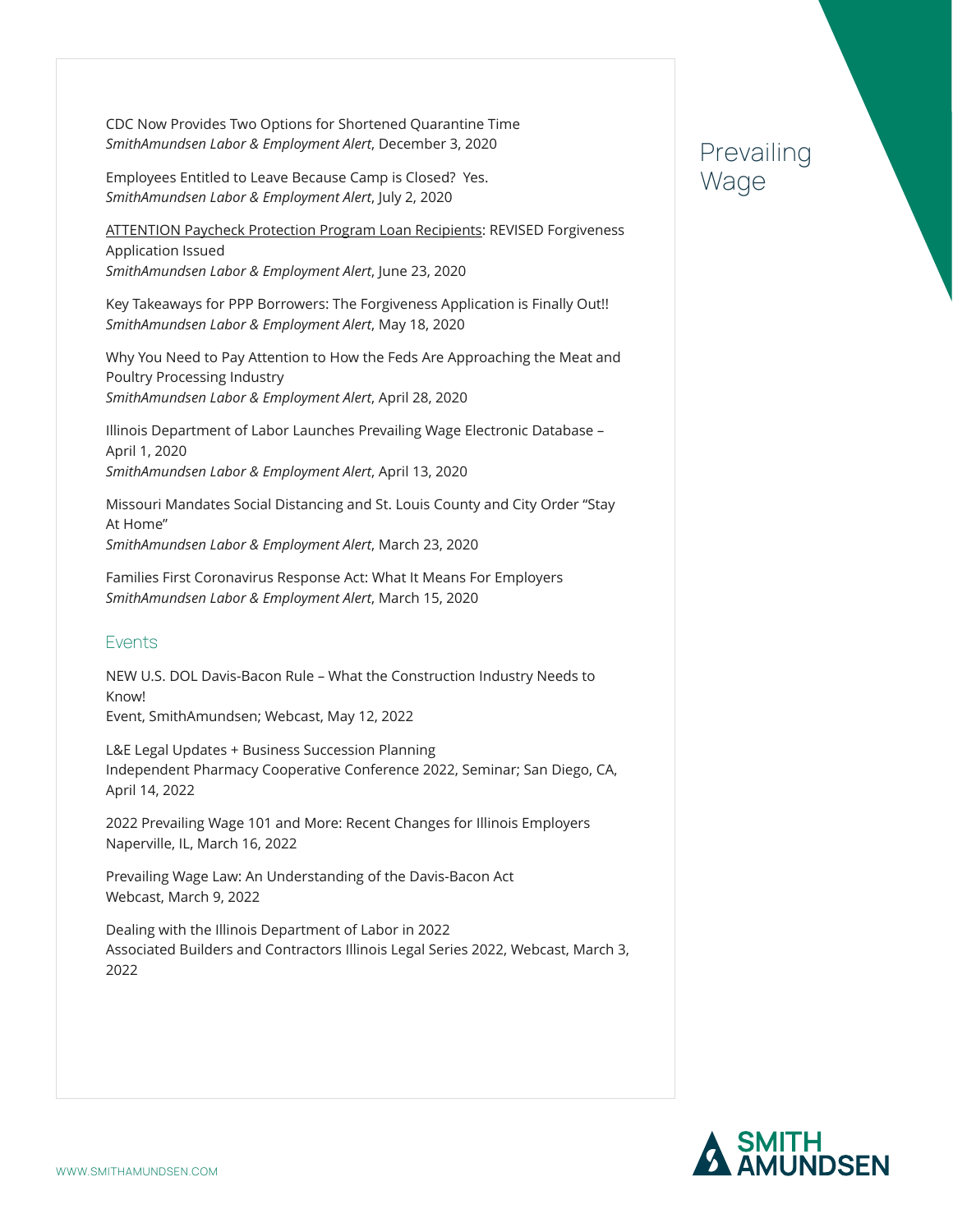How to be the Employer Everyone Wants to Work for in 2022: Recruitment, Retention and More SmithAmundsen's Complimentary Indiana Labor & Employment Conference; Indianapolis, IN, March 3, 2022

Prevailing Wage Updates for 2022 and Beyond Illinois Chamber of Commerce, Webcast, February 24, 2022

COVID-19 Testing: What Employers Need to Know SmithAmundsen Webcast, January 10, 2022

The Very Latest on Vaccine Mandates for the Illinois Employer: Focusing on the Manufacturing Industry Illinois Chamber of Commerce, Webcast, December 8, 2021

Eighth Annual New Laws Forum 2021 Illinois Chamber of Commerce, Lisle, IL; Webcast, December 1, 2021

OSHA's Vaccine Mandate: What Does It Really Mean For Private Employers? Valley Industrial Association; Webcast, November 17, 2021

Vaccine Mandates- Their Impact on Your Business and What to Expect 2021 NAMA Fly-In NE VOICE Advocacy Summit, Seminar; Washington, DC, November 16, 2021

Responding to EEOC & IDHR Charges of Discrimination Illinois Chamber of Commerce, Webcast, November 16, 2021

New COVID-19 Vaccine Mandates & Related Developments The Horton Group; Webcast, November 16, 2021

Rules, Tools, and Q&A - COVID Vaccine & Testing Mandate for the Workplace Connor & Gallagher OneSource; Webcast, November 11, 2021

COVID-19 Lawsuits: What Businesses Can Do to Diminish Risks & Avoid Liabilities Illinois Chamber of Commerce, Webcast, November 2, 2021

Biden Vaccine Mandates: What Employers Need to Know Illinois Chamber of Commerce, Webcast, October 28, 2021

New Illinois Equal Pay & Criminal Conviction Restrictions: Is Your Organization Ready?

Illinois Chamber of Commerce, Seminar; Naperville, IL, October 27, 2021

Seventh Annual Labor & Employment Fall Seminar SmithAmundsen; Oak Brook, IL, September 29, 2021

New COVID-19 Vaccine Mandates & Related Developments The Horton Group; Webcast, September 17, 2021

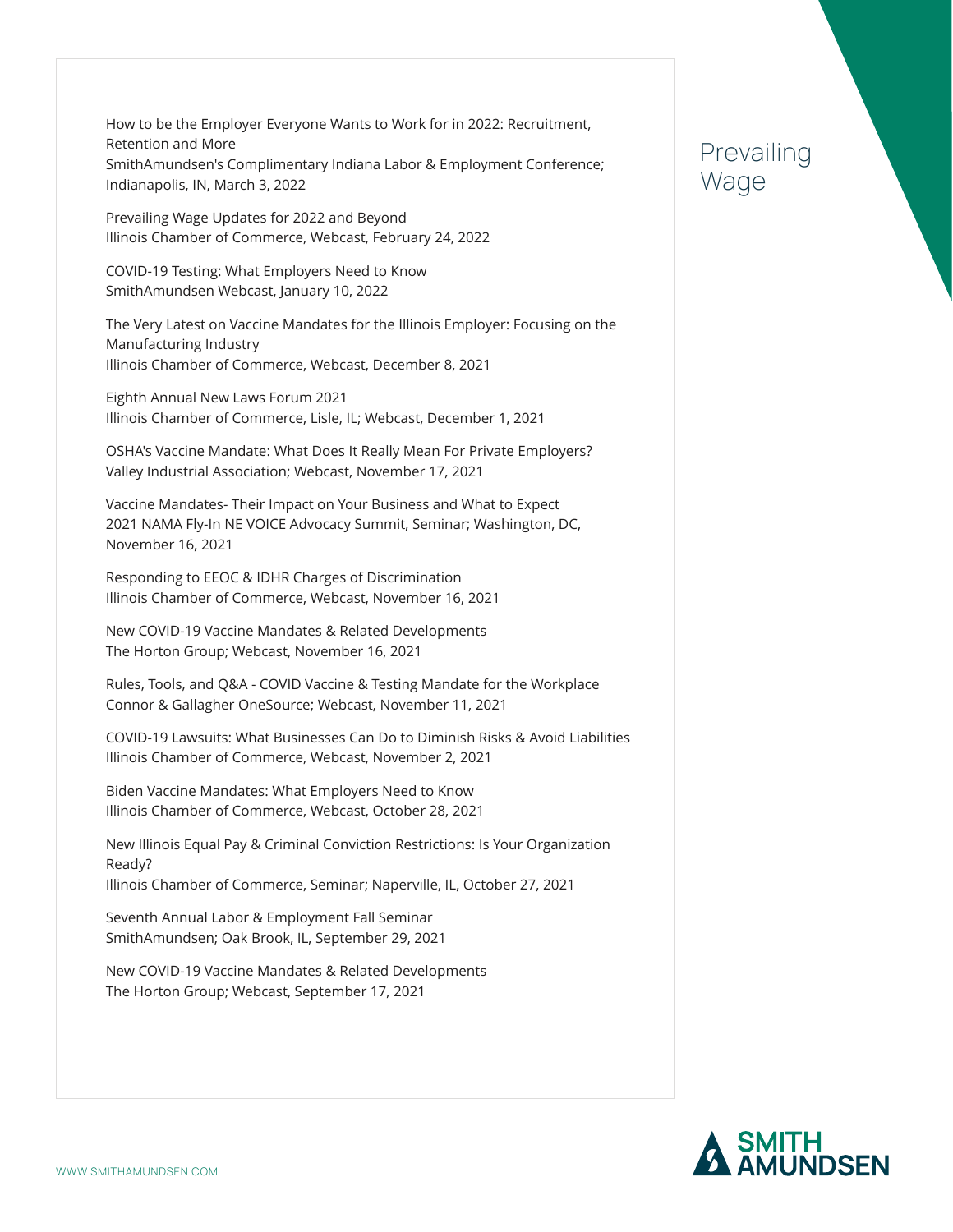NEW Illinois Law Changes Coming: New Equal Pay & Related Reporting Mandates Illinois Chamber of Commerce, Webcast, September 16, 2021

Illinois/Missouri: Big Changes in 2020 & 2021 and What's Shaping Up for 2021 Illinois Chamber of Commerce; St. Louis, MO, September 16, 2021

Illinois/Indiana: Big Changes in 2020 & 2021 and What's Shaping Up in 2021 Illinois Chamber of Commerce, Webcast, September 14, 2021

Local, State & Federal Wage and Hour Law Update 2021 – 2022 Illinois Chamber of Commerce, Webcast, September 8, 2021

Overview to Stay Compliant Within Employment Laws Lorman, Webcast, September 1, 2021

Recruiting & Retaining Employees in 2021 Illinois Manufacturers' Association, Webcast, August 31, 2021

Illinois/Wisconsin: Big Changes in 2020 & 2021 and What's Shaping Up in 2021 Illinois Chamber of Commerce, Webcast, August 25, 2021

New HR Forms for 2021-2022: What Every HR Manager Must Know! Illinois Chamber of Commerce, Webcast, August 19, 2021

NAMA Show - Diverse and Inclusive Workplaces: How to Effectuate a Culture That Benefits Everyone, Including the Employer New Orleans Ernest N. Morial Convention Center; New Orleans, Louisiana, August 18, 2021

NAMA Show - An Interactive Legal Workshop on Liability and HR Issues Facing Employers Today New Orleans Ernest N. Morial Convention Center; New Orleans, Louisiana, August 17, 2021

Recruiting & Retaining Employees in 2021: Being Creative while Avoiding Legal Pitfalls SmithAmundsen, Webcast, August 10, 2021

New Pay Data Reporting Obligations & Criminal Conviction Restrictions Impacting Illinois Employers Illinois Chamber of Commerce, Seminar; Naperville, IL, June 3, 2021

Mask Mandate Mayhem! A Briefing for Confused Employers SmithAmundsen, Webcast, May 24, 2021

The Biden Administration: What Businesses Need to Know Clear Law Institute, Webcast, May 19, 2021

What You Need to Know as You Transition Your Team Back to the Office AssuredPartners, Webcast, May 12, 2021

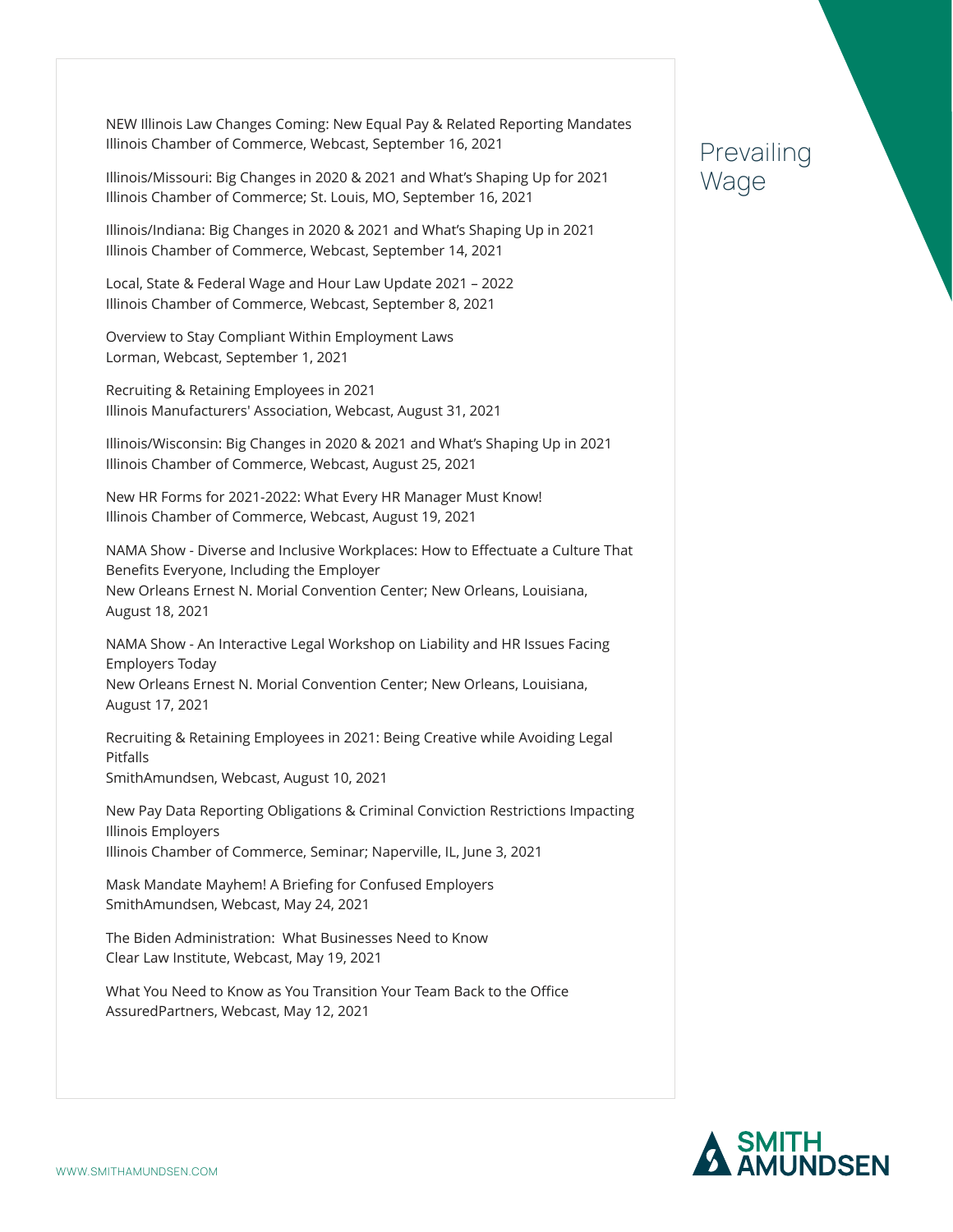Negotiate, Persuade, and Close the Candidate Lorman Education Services; Webcast, May 5, 2021

NEW Illinois LEGAL MANDATES for Employers: Prohibition re Criminal Convictions & Equal Pay Certification Obligations Connor & Gallagher OneSource, Webcast, April 29, 2021

NEW Illinois Law Prohibiting Use of Criminal Convictions: An Employer's Guide SmithAmundsen, Webcast, April 29, 2021

Model Employee Policies Handbook Update - What's Changed for Illinois Employers? Illinois Chamber of Commerce, Seminar; Naperville, IL, April 21, 2021

2021 Educational Series: "2021 Labor & Employment Laws Updates Impacting Trucking Employers" Mid-West Truckers Association, Inc., Webcast, April 12, 2021

Prevailing Wage Updates for 2021 and Beyond Illinois Chamber of Commerce, Webcast, March 31, 2021

Illinois Prevailing Wage Act Illinois Electronic Security Association, Dinner-Meeting; Addison, IL, March 24, 2021

American Rescue Plan: What Employers Must Know Now SmithAmundsen, Webcast, March 23, 2021

Gearing up for President Biden's Emergency COVID-19 Workplace Rules Illinois Chamber of Commerce, Webcast, March 23, 2021

2021 Chicago Association of Spring Manufacturers, Inc. Legal Update Chicago Association of Spring Manufacturers, Inc., Dinner Meeting; Oak Brook, IL, March 18, 2021

Prevailing Wage Law: An Understanding of the Davis-Bacon Act Lorman Education Services, Webcast, March 18, 2021

Major Labor & Employment Changes Today and Tomorrow under the Biden Administration SmithAmundsen, Webcast, March 17, 2021

COVID-19 Vaccine in the Workplace Aurora Regional Chamber of Commerce, Webcast, March 10, 2021

To Mandate Vaccines or Not: What Employers Need to Understand Illinois Landscape Contactors Association, Webcast, March 3, 2021

To Mandate Vaccines or Not: What Employers Need to Understand Illinois Chamber of Commerce, Webcast, March 2, 2021

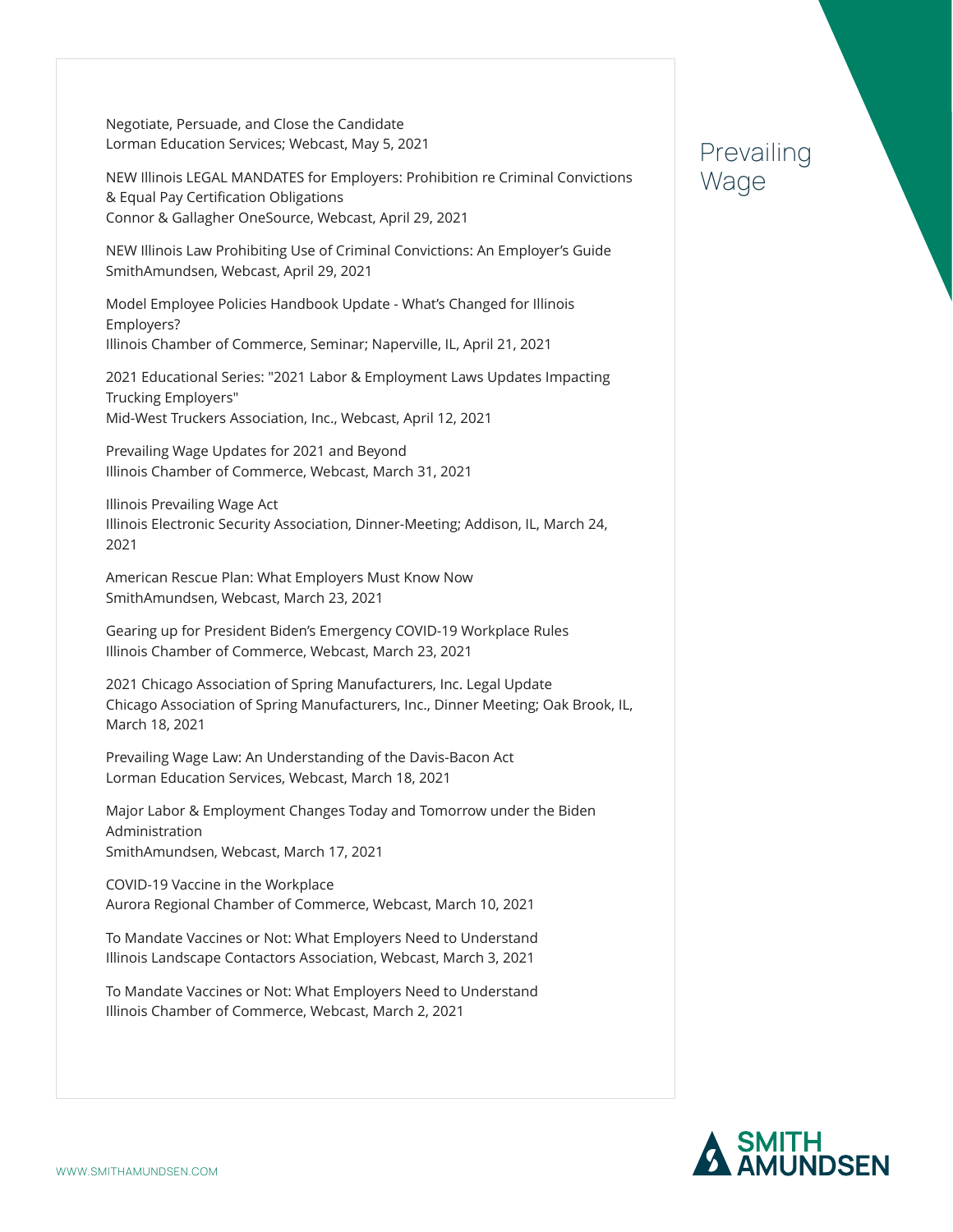Labor Law Hot Topics and COVID-19 – What It Means for Employers Illinois Lumber and Material Dealers Association; Webcast, February 25, 2021

Terminating the Problem Employee Illinois Chamber of Commerce, Webcast, February 23, 2021

A New Era of Workplace Regulation on Illinois Employers Illinois Manufacturers' Association, Webcast, February 16, 2021

COVID-19 Vaccinations and Employer Responsibilities Illinois Association Chamber of Commerce Executives, Webcast, February 11, 2021

The Legal Implications of Managing a Remote Workforce AssuredPartners, Webcast, February 10, 2021

Berwyn Development Corporation Seminar on COVID-19 Vaccination and Required Testing Berwyn Development Corporation, Webcast, February 2, 2021

Drafting and Litigating Restrictive Employment Covenants Illinois Chamber of Commerce; Webcast, January 28, 2021

COVID Safety & Health Concerns in the Workplace Employee Benefits Association of Northern Illinois, Webcast, January 27, 2021

Mandatory Vaccines and Other Options for Employers During this Year's Cold & Flu Season Rockford Chamber of Commerce, Webcast, January 13, 2021

How Employees Can Better Manage this Year's Cold & Flu Season Illinois Chamber of Commerce, Webcast, December 4, 2020

Election 2020 and the Merit Shop: How Should Merit Shop Contractors Prepare for Upcoming DOL Policy and Regulatory Actions? Associated Builders and Contractors' Legal and Policy Forecast Conference; Webcast, December 3, 2020

7th Annual New Laws Virtual Forum for Illinois Employers Illinois Chamber of Commerce, Webcast, December 2, 2020

To Mandate Vaccines or Not: What Employees Need to Understand Illinois Chamber of Commerce, Webcast, November 18, 2020

Reasonable Suspicion Training for Managers Waubonsee Community College, Webcast, November 11, 2020

Impact of the 2020 Election on the Workplace Illinois Chamber of Commerce, Webcast, November 10, 2020

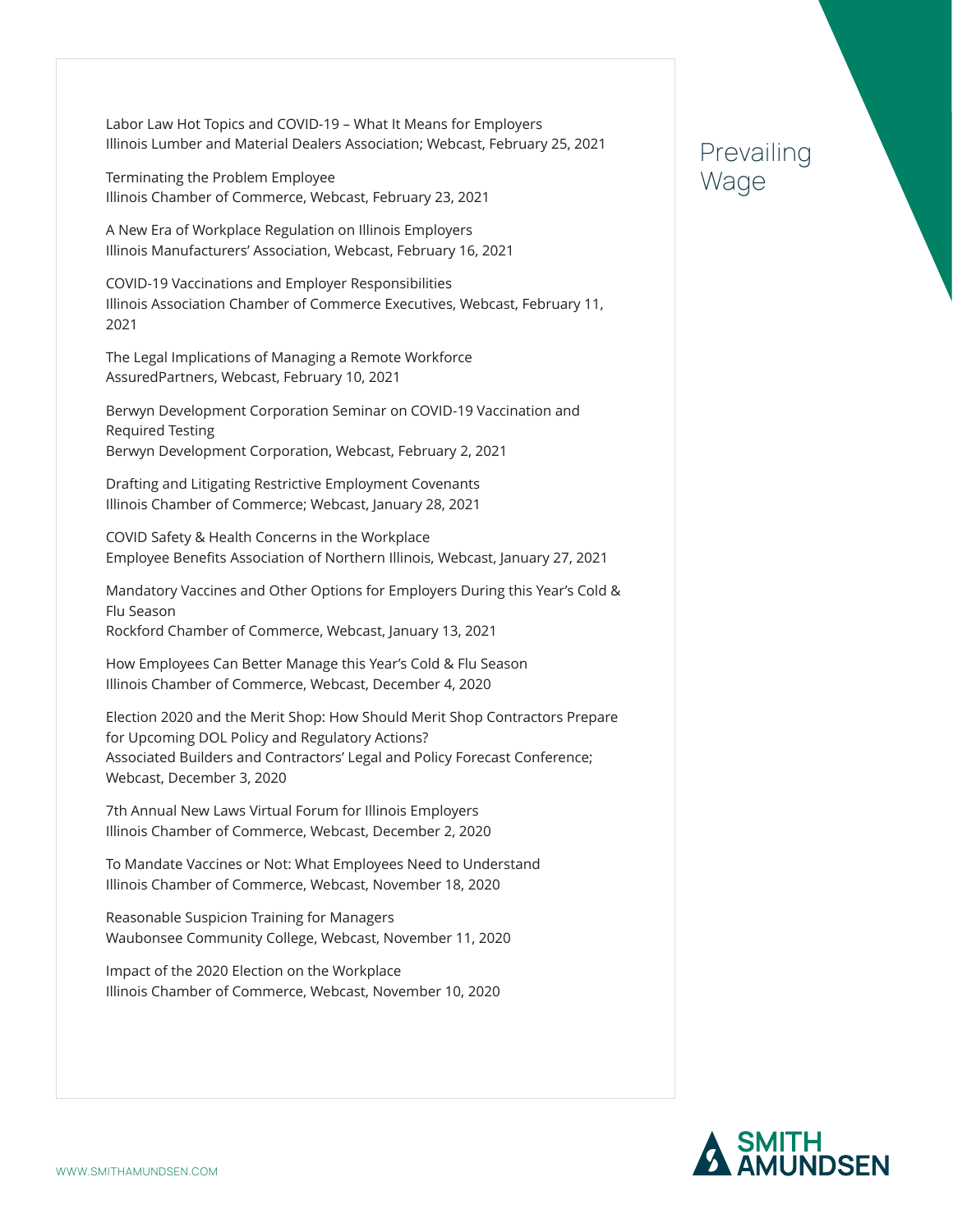Business Owner's Guide to Preventing Gender Bias in the Workplace Lorman Education Services, Webcast, November 3, 2020

BIPA: The Ongoing Threat of Employee Class Actions and Recent Developments SmithAmundsen, Webcast, October 29, 2020

Chicago Fair Workweek Ordinance: Separating Fact from Fiction Illinois Chamber of Commerce, Webcast, October 28, 2020

Sexual Harassment and Discrimination in the Workplace for Employers – *Are You Prepared Both Proactively & Reactively for the Illinois Workplace Transparency Act?* SmithAmundsen, Webcast, October 22, 2020

The Illinois Prevailing Wage Certified Transcript of Payroll Illinois Chamber of Commerce, Webcast, October 21, 2020

Illinois Mandatory Anti-Sexual Harassment Prevention Training Chicago Healthcare Risk Management Society, Webcast, October 15, 2020

Illinois Minimum Wage & Overtime During these Unprecedented Times Illinois Chamber of Commerce, Webcast, October 13, 2020

Train the Trainer: Anti Sexual Harassment Training Mandatory in Illinois Illinois Chamber of Commerce, Webcast, October 8, 2020

Trends & Technical Issues Impacting Employment Based Immigration in Light of COVID-19 and the Election Year Illinois Chamber of Commerce, Webcast, October 6, 2020

Illinois Mandatory Anti-Sexual Harassment Prevention Training Chicago Healthcare Risk Management Society, Webcast, September 24, 2020

The 7 Deadly Sins of Documenting Discipline Clear Law Institute, Webcast, September 16, 2020

How to Confront and Discipline Employees in the Age of COVID-19 Illinois Chamber of Commerce, Webcast, September 15, 2020

Conducting an Internal HR Audit in 2020 and Beyond Illinois Chamber of Commerce, Webcast, September 10, 2020

COVID-19 Executive Orders, Back-to-School and Other Concerns Finishing Contractors Association of Illinois, Webcast, September 1, 2020

Illinois Mandatory Anti-Sexual Harassment Training Lorman Education Services, Webcast, August 27, 2020

Race, Religion, and Politics in the Workplace: What Employers Need to Know SmithAmundsen, Webcast, August 19, 2020

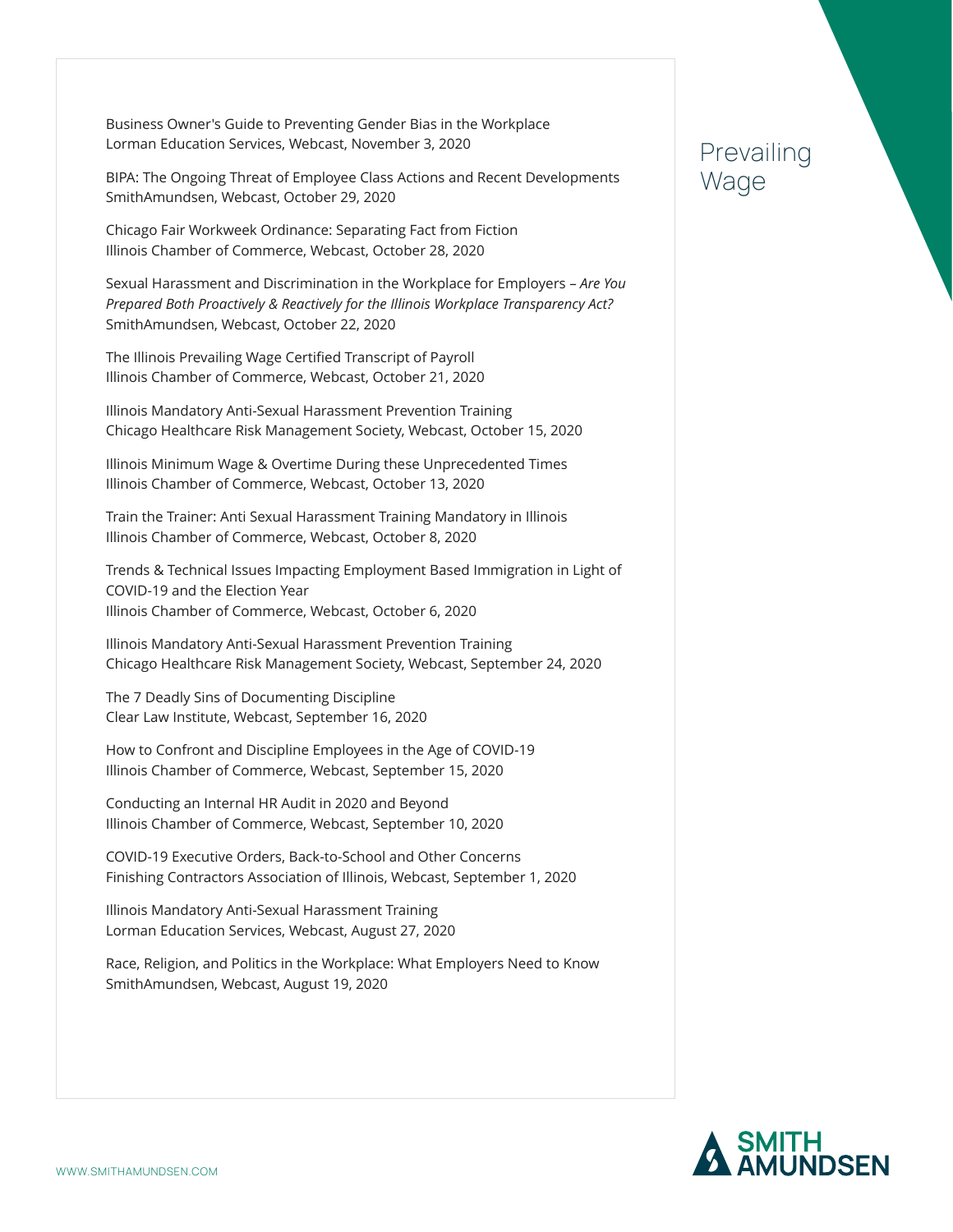What Employers Need to Know Related to COVID-19 and Childcare Illinois Chamber of Commerce, Webcast, August 17, 2020

Re-Opening the Economy: Preparing to Return to the Workplace The Chamber of Manitowoc County; Webcast, May 19, 2020

How Family First Coronavirus Response Act and CARES Impact Your Business Aurora Regional Chamber of Commerce, Webcast, April 15, 2020

COVID-19 FINANCIAL ASSISTANCE: What Money is Available and How Can My Business Get It? Associated Builders and Contractors of Illinois, Webcast, April 9, 2020

COVID-19 and the Remote Workforce: What Employers Need to Know Illinois Chamber of Commerce, Webinar, April 9, 2020

The Current and Potential Effects of the Coronavirus on Employers, Employees, and the Workplace Clear Law Institute, Webcast, April 6, 2020

Human Resources Legal Advice You Need to Know Now American Bus Association & USLAW Network, Webcast, April 3, 2020

COVID-19 Webinar Series: The Latest Local, State and Federal Mandates Impacting the Workplace Presented by SmithAmundsen COVID-19 Task Force, March 18, 2020

Prevailing Wage Act- What Employers Need to Know Illinois Chamber of Commerce, Webcast, February 18, 2020

Prevailing Wage for 2020 and Beyond Illinois Chamber of Commerce, Seminar; Naperville, IL, February 5, 2020

The Illinois Construction Industry Legal Power Seminar – Fifth Annual Critical Legal Updates Impacting the Construction Industry: What You Need to Know for 2020 SmithAmundsen; Oak Brook, IL, January 23, 2020

Overview of New and Updated Illinois Laws IL Chamber of Commerce New Laws Forum; Lisle, IL, December 4, 2019

Construction Industry Conference Illinois CPA Society; Chicago, IL, October 30, 2019

Increase of Minimum Wage and Impact on Small Business Illinois Valley Chamber of Commerce and Economic Development; Peru, IL, October 9, 2019

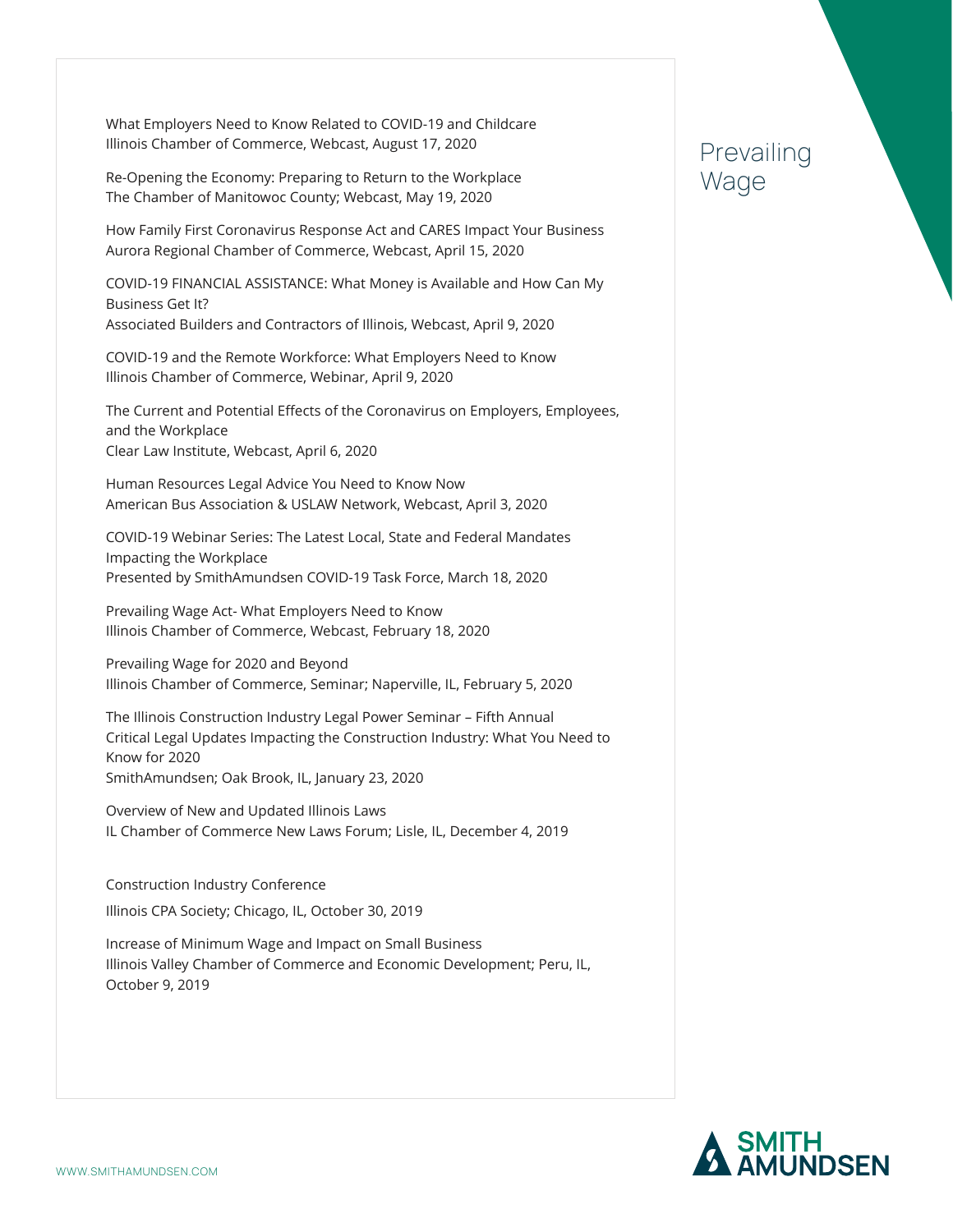Preparing for Tomorrow's Problems Today: Marijuana, Wellness, Benefits and More SmithAmundsen; Lombard, IL, September 25, 2019

New Illinois Sexual Harassment and Discrimination Legal Updates Lorman Education Services; Webinar, September 18, 2019

How to Document and Terminate in YOUR Industry SmithAmundsen, Webinar, August 21, 2019

Latest Labor Law Developments Illinois Chamber of Commerce; Webinar, August 6, 2019

EEOC Pay Data Collection Illinois Chamber of Commerce; Webinar, July 23, 2019

EEOC Pay Data Collection and Other Equal Pay Issues SmithAmundsen, Webinar, July 18, 2019

The Truth About Project Labor Agreements Associated Builders and Contractors, Inc. -- Illinois Chapter; Webinar, May 21; June 5; June 18

Institute for Law and the Workplace Employment Law Conference Chicago, IL; Chicago-Kent College of Law, June 4, 2019

Illinois Prevailing Wage Law Under The New Administration Illinois Chamber of Commerce, Webinar, April 30, 2019

Illinois' New Minimum Wage Law: What Employers Must Know Beyond the \$15.00 Illinois Chamber of Commerce, Webinar, April 18, 2019

Help Your Employers Navigate the New Minimum Wage Law & Reimbursement Law

Illinois Association Chamber of Commerce Executives; Webinar, April 8, 2019

Illinois' NEW Minimum Wage Law: What Employers Must Know Beyond the \$15 St. Charles Chamber of Commerce, Seminar; St. Charles, IL, April 4, 2019

Illinois' New Minimum Wage Law: What Employers Must Know Beyond the \$15.00 Illinois Chamber of Commerce, Webinar, April 4, 2019

Upcoming Changes to Illinois Prevailing Wage Law? Illinois Chamber of Commerce; Glen Ellyn, IL., March 21, 2019

How to Survive a Department of Labor Wage and Hour Audit GRC Educators, Webinar, October 1, 2018

Prevailing Wage in Illinois - What's Changed for Employers? Illinois Chamber of Commerce; Springfield, IL, July 19, 2017

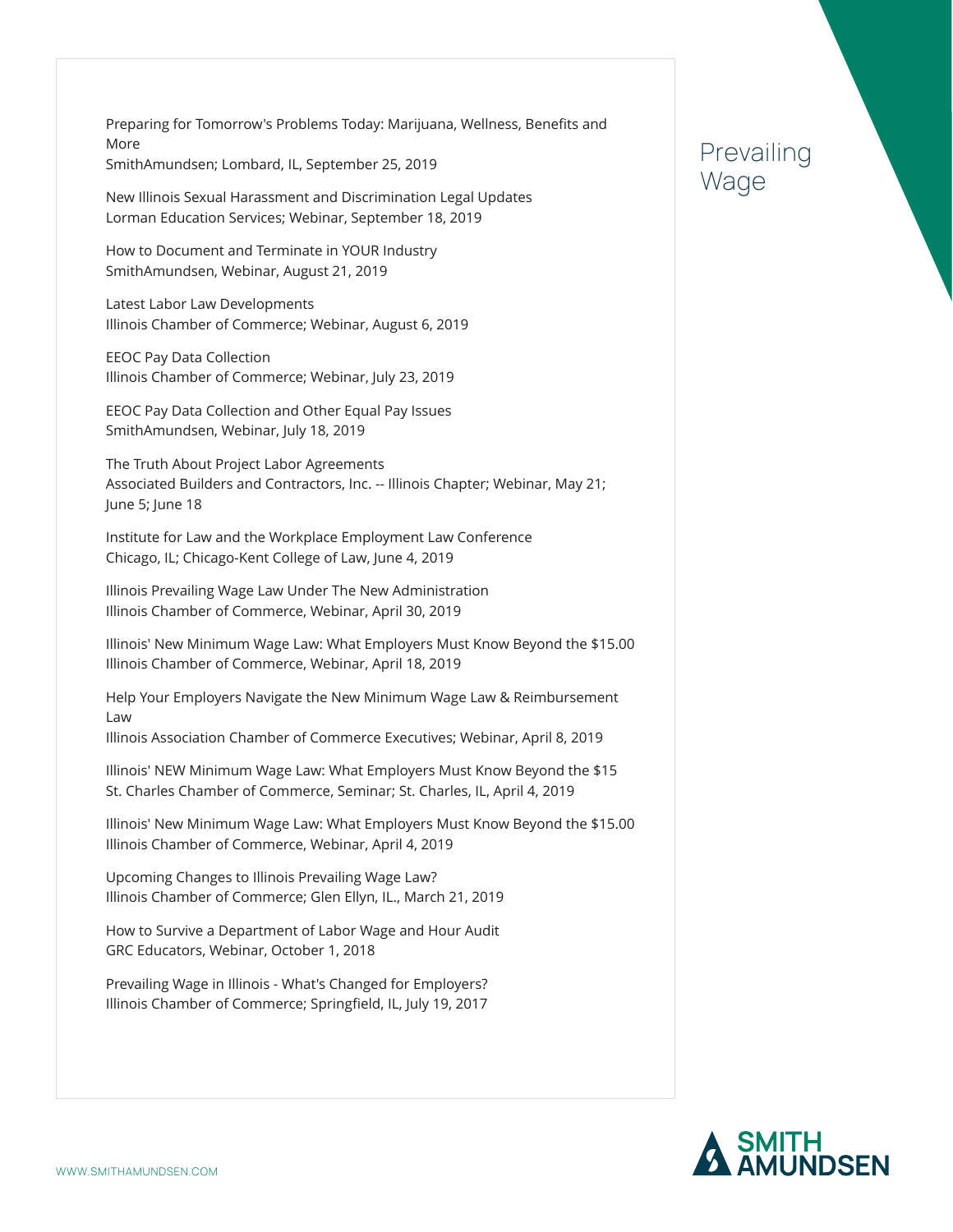Prevailing Wage in Illinois Illinois Chamber of Commerce; Naperville, IL, May 18, 2017

DOL Final Wage and Hour Rules: What you need to know before Dec. 1st EBANI, Seminar; Rockford, IL, September 28, 2016

Landscape Work Under IL Prevailing Wage Illinois Chamber of Commerce, Webinar, May 4, 2016

Prevailing Wage Law - Completing the Certified Transcript of Payroll Illinois Chamber of Commerce, Webinar, April 28, 2016

Preventing Wage & Hour Liabilities in the Health Care Industry Indiana Health Care Association, French Lick, IN, April 20, 2016

New DOL Wage & Hour Rules Illinois Chamber of Commerce, Webinar, January 19, 2016

Complying with Illinois Wage and Hour Laws Lorman Education Services, Webinar, January 13, 2016

#### Published Works

Politicians Aim To Force Unionization In The Private Sector *The Illinois Manufacturer Magazine*, August 2, 2021

New HR Laws Impacting Illinois Manufacturers *The Illinois Manufacturer Magazine*, April 30, 2021

Illinois Employment Forms-Online Version *Illinois Chamber of Commerce*, March 2021

It's Worth a Shot – The COVID-19 Vaccine from an Employer's Perspective *USLAW Magazine*, March 16, 2021

COVID Fatigue? What You May Have Missed Related to Employment Laws *InTouch Magazine – NAMA*, Summer 2020

Coronavirus… Tornadoes… Data Breach… Oh My! Is Your Workplace Prepared for a Pandemic or Other Catastrophe? *InTouch Magazine – NAMA*, Spring 2020

Déjà Vu!- US Department of Labor Takes a Second Bite at the Apple to Increase White Collar Salaries *InTouch Magazine – NAMA*, Summer 2019

Illinois Employment Law Handbook - 5th Edition *Illinois Chamber of Commerce*, 2019

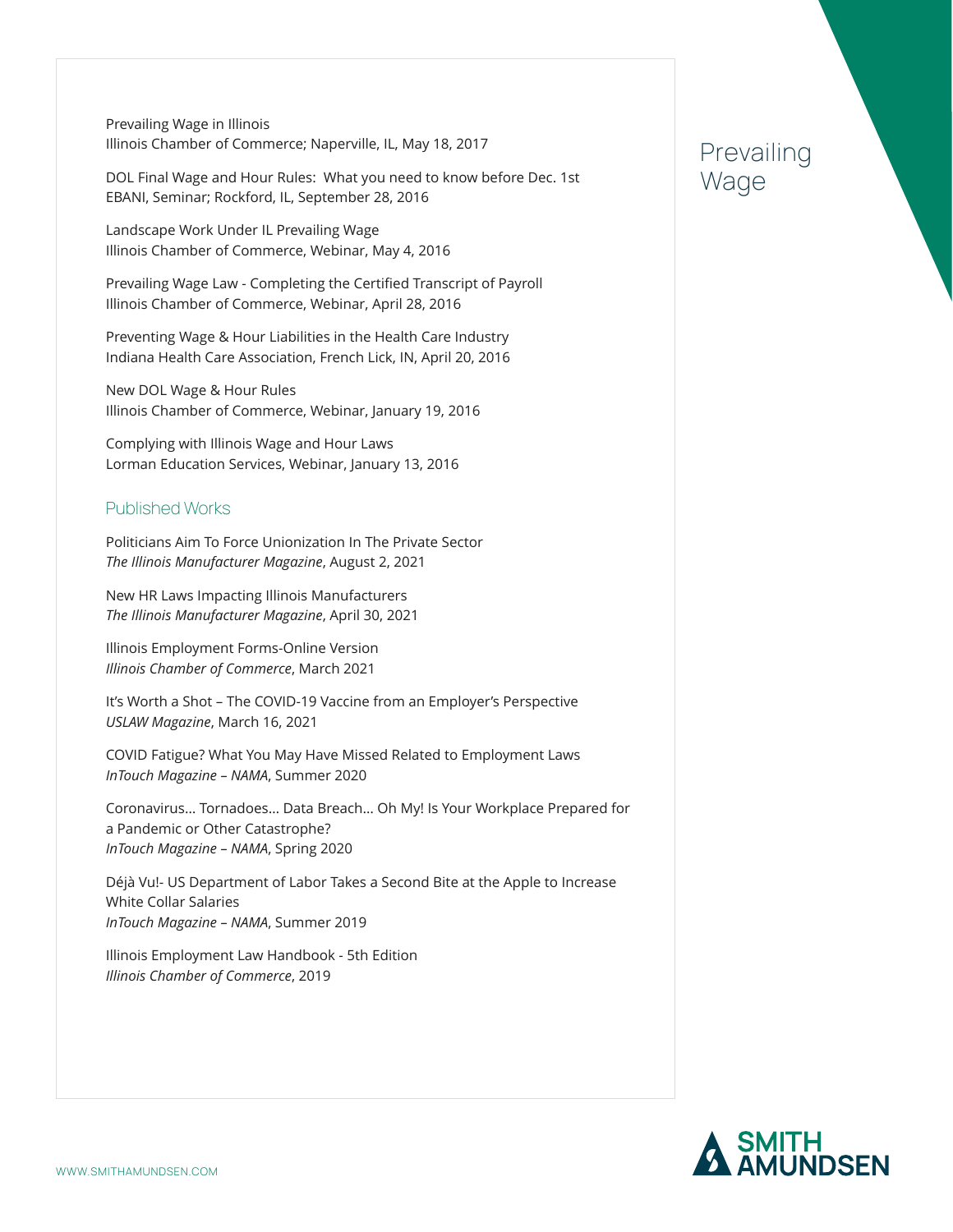New Year's Resolution for Operators Should Include an HR Checklist! *InTouch Magazine – NAMA*, Winter 2019

Illinois Employment Law Handbook, 4th Edition *Illinois Chamber of Commerce*, 2016

### Blog Posts

Local and State Employment Law Updates: Wage Posters *Labor & Employment Law Update*, March 11, 2022

Local and State Employment Law Updates: A Mass Issuance of New Labor Posters *Labor & Employment Law Update*, March 7, 2022

Federal Judge Finds Periodic Inspection and Testing of Fire or Security Systems Does Not Fall Under the Illinois Prevailing Wage Act *Labor & Employment Law Update*, February 24, 2022

Local and State Law Updates: From Minimum Wage to Medical Marijuana *Labor & Employment Law Update*, February 23, 2022

Local and State Law Updates: New Posters and Revised Legislation *Labor & Employment Law Update*, January 27, 2022

Local and State Law Updates: California and Oregon Issue New Posters *Labor & Employment Law Update*, January 21, 2022

Illinois Prevailing Wage Pay Data Now Online for Anyone to View and "Complain" *Labor & Employment Law Update*, December 13, 2021

IDOL on the PROWL: Looking At Non-Union Contractors to Debar for Technical Violations of the Illinois Prevailing Wage Act *Labor & Employment Law Update*, May 7, 2021

Construction Contractors Beware: Think Twice Before Paying Prevailing Wage Assessments! *Labor & Employment Law Update*, April 2, 2021

PREVAILING WAGE REMINDER: Local, State and Federal Prevailing Wage Obligations Vary Greatly *Labor & Employment Law Update*, February 25, 2021

Illinois Department of Labor Launches Prevailing Wage Electronic Database – April 1, 2020 *Labor & Employment Law Update*, April 13, 2020

State Comptroller Wants to Enforce the Illinois Prevailing Wage Act??? *Labor & Employment Law Update*, August 16, 2019